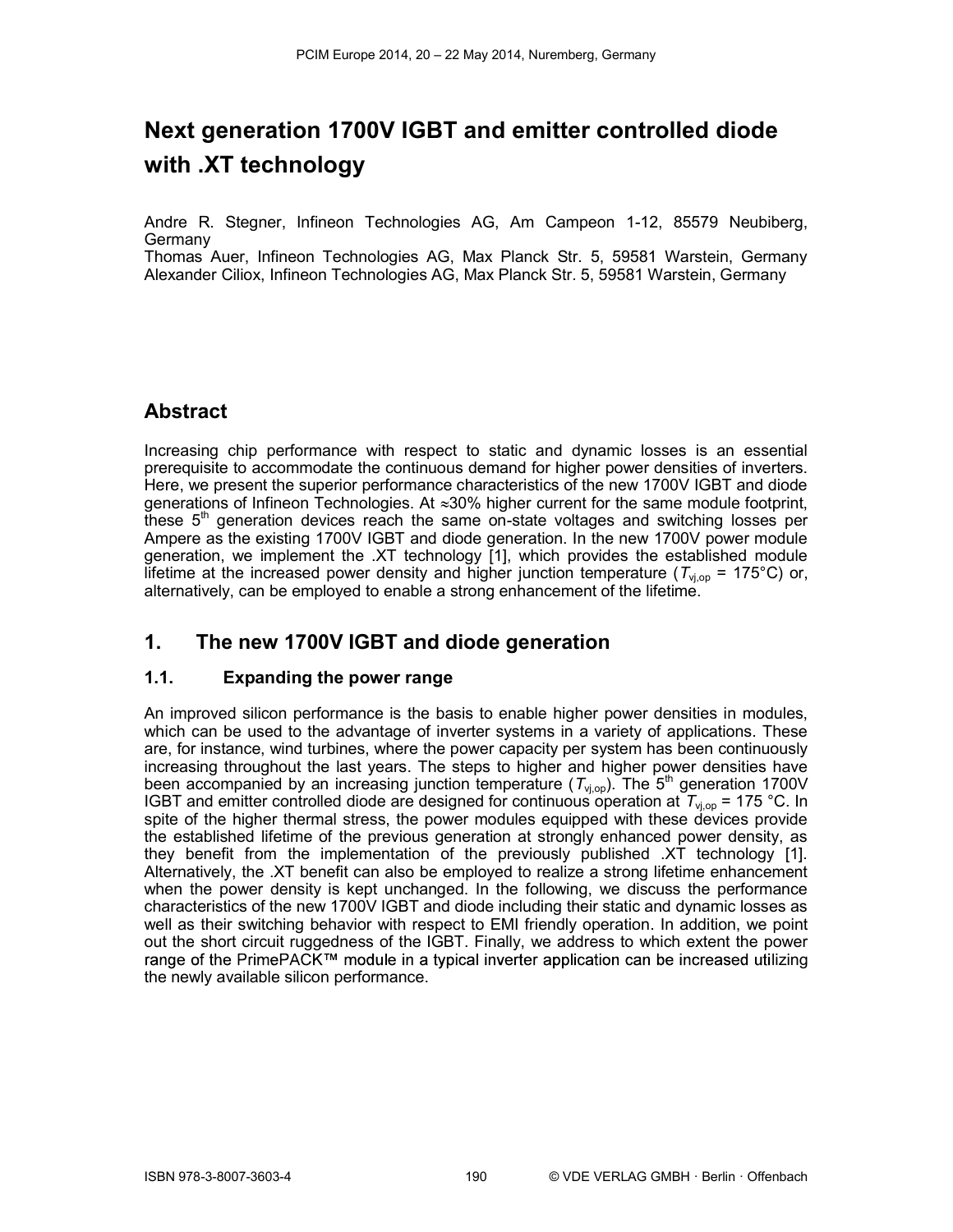## 1.2.  $1700V$  5<sup>th</sup> generation IGBT

The 1700V IGBT5 is based on the successful trench-field-stop technology concept. As schematically shown in Fig. 1, the thickness of the IGBT has been reduced and the cell density has been increased compared to the previous 1700V IGBT in order to reduce the static and dynamic losses of the device. In Fig. 2, the output characteristics of the two



Fig. 1: Schematic drawing of a cross section through a 1700V IGBT4 in comparison with an IGBT5. The IGBT5 has a reduced device thickness, a higher density of trench cells and a thick copper front side metallization, while the IGBT4 has an aluminum front side.

technology generations is compared for room temperature and maximum  $T_{\text{viop}}$ . As known for the IGBT4, the collector emitter saturation voltage ( $V_{CEsat}$ ) shows a positive temperature coefficient also for the  $5<sup>th</sup>$  generation IGBT. It can be seen that the improved vertical device concept results in significantly reduced on-state voltages for the same current on the same module footprint, which allows for a strongly increased current density. Besides the on-state losses, of course, also the switching losses have to be taken into account in the discussion of the new IGBT generation.



Fig. 2: Output characteristics of the 1700V IGBT5 compared with the 1700V IGBT4 (variant for high power applications P4), recorded at 25°C (blue curves) and their respective  $T_{\text{ion,max}}$  (red curves). Solid and dashed curves represent the IGBT5 and IGBT4, respectively. The output characteristics were measured for a positive gate voltage of  $V_{GE}$  = 15 V.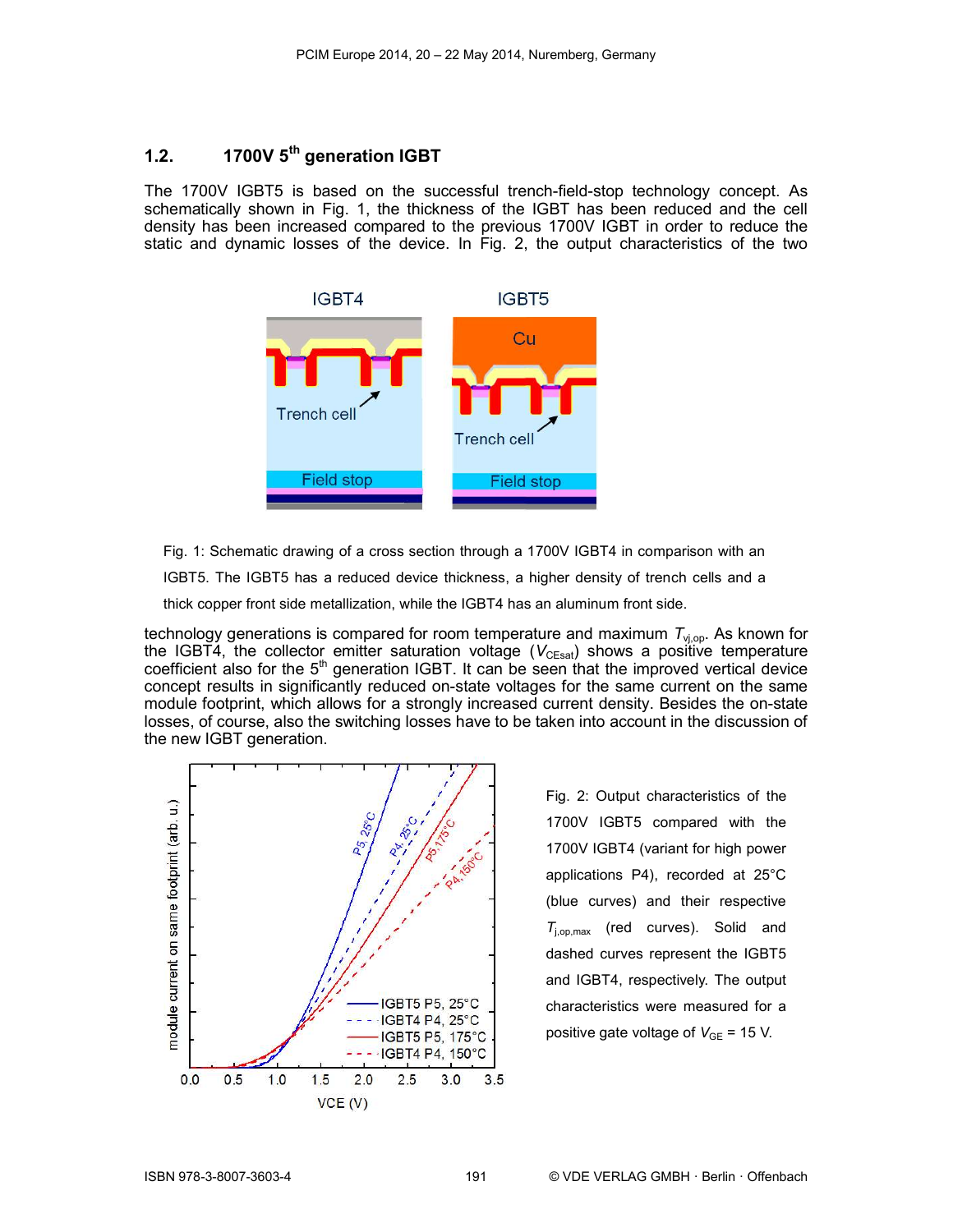| <b>IGBT</b>                           | <b>IGBT4 P4</b><br>@150°C | <b>IGBT5 P5</b><br>@150°C | <b>IGBT5 P5</b><br>@175°C |
|---------------------------------------|---------------------------|---------------------------|---------------------------|
| <b>Current / PP3</b><br>footprint (%) | 100%                      | 130%                      | 130%                      |
| Tj, op, max (°C)                      | 150                       | 175                       | 175                       |
| <b>VCEsat (V)</b>                     | 22                        | 2.2                       | 2.3                       |
| $Esw/A$ (%)                           | 100%                      | 88%                       | 95%                       |

Tab. 1: Comparison of the electrical losses of the high power 1700V IGBT5 (P5) with its

predecessor technology (P4) on the same module footprint (PrimePACK™ 3).

To this end, we compare the stationary and switching losses of the IGBT5 high power variant with the corresponding 1700V IGBT4 for a scenario, where the current on the same module footprint (PrimePACK™ 3) is increased by 30%. As can be seen in Tab.1, even at 25 K increased junction temperature, the IGBT5 shows total switching losses per Ampere  $(E<sub>sw</sub>/A)$ which are at least as low as for the previous 1700V IGBT generation. Compared at the same junction temperature of 150 °C, the IGBT5 P5, shows the same  $V_{\text{CEsat}}$  and more than 10% reduced total switching losses per ampere compared to the P4 in spite of the 30% higher



Fig. 3: Waveforms of a short circuit pulse measured on a single 1700V IGBT5 mounted on a direct copper bonded substrate using .XT technology. The collector emitter current ( $I_{CE}$ ) and the collector emitter voltage ( $V_{CE}$ ) are shown as red and black solid curves, respectively. The gate voltage (+15 V on-state) is shown as green solid curve. The DC-link voltage was 1200 V, the initial junction temperature was 175 °C, and the short circuit pulse length was 10  $\mu$ s.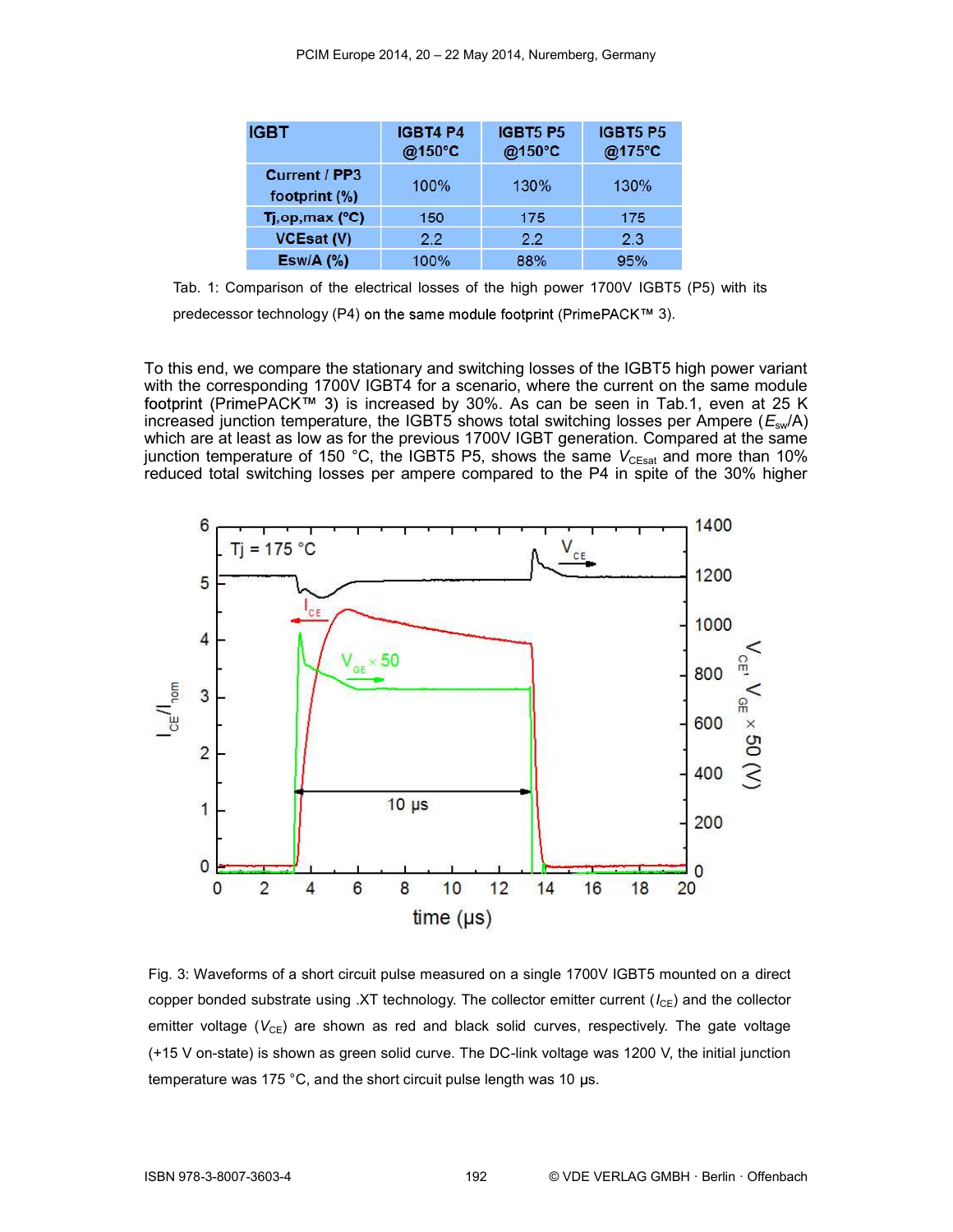nominal current.

This degree of performance increase could not be realized without substantially increasing the level of the short circuit current. In order to handle the higher level of power dissipation during a short circuit event in a way that the well-established short circuit withstand time of 10 us can be maintained, the thermal capacity of the device is increased by means of a thick copper metallization on the front side of the IGBT (cf. Fig. 1). This concept to increase the short circuit withstand time has been introduced previously in detail [2,3]. Exemplarily, Fig. 3



Fig. 4: Turn-off curve of a PrimePACK™ prototype module equipped with the new IGBT5 at 4000 A, more than twice the nominal current (1800 A),  $T<sub>i</sub> = 25$  °C and an external gate resistor of 0.52  $\Omega$ . Red curves represent the collector emitter current, green and black curves represent the gateemitter and collector-emitter voltage, respectively.

shows the waveforms of a short circuit pulse that has been measured on a single IGBT5 chip mounted on a direct copper bonded substrate using .XT technology. The initial junction temperature was 175 °C and the pulse was recorded for a DC-link voltage of 1200 V, and at a gate voltage of 15 V with a pulse length of 10  $\mu$ s.

One further important requirement, which has to be considered during the optimization of the new IGBT technology, is a sufficiently soft switching behavior, providing an EMI friendly operation. In Fig. 4, a turn-off curve measured for a PrimePACK™ prototype module is shown, which was recorded at more than twice the nominal current and at room temperature. As can be seen, we could already demonstrate that the 1700V IGBT5 is designed to provide a soft switching behavior in power modules with nominal currents up to 1800 A.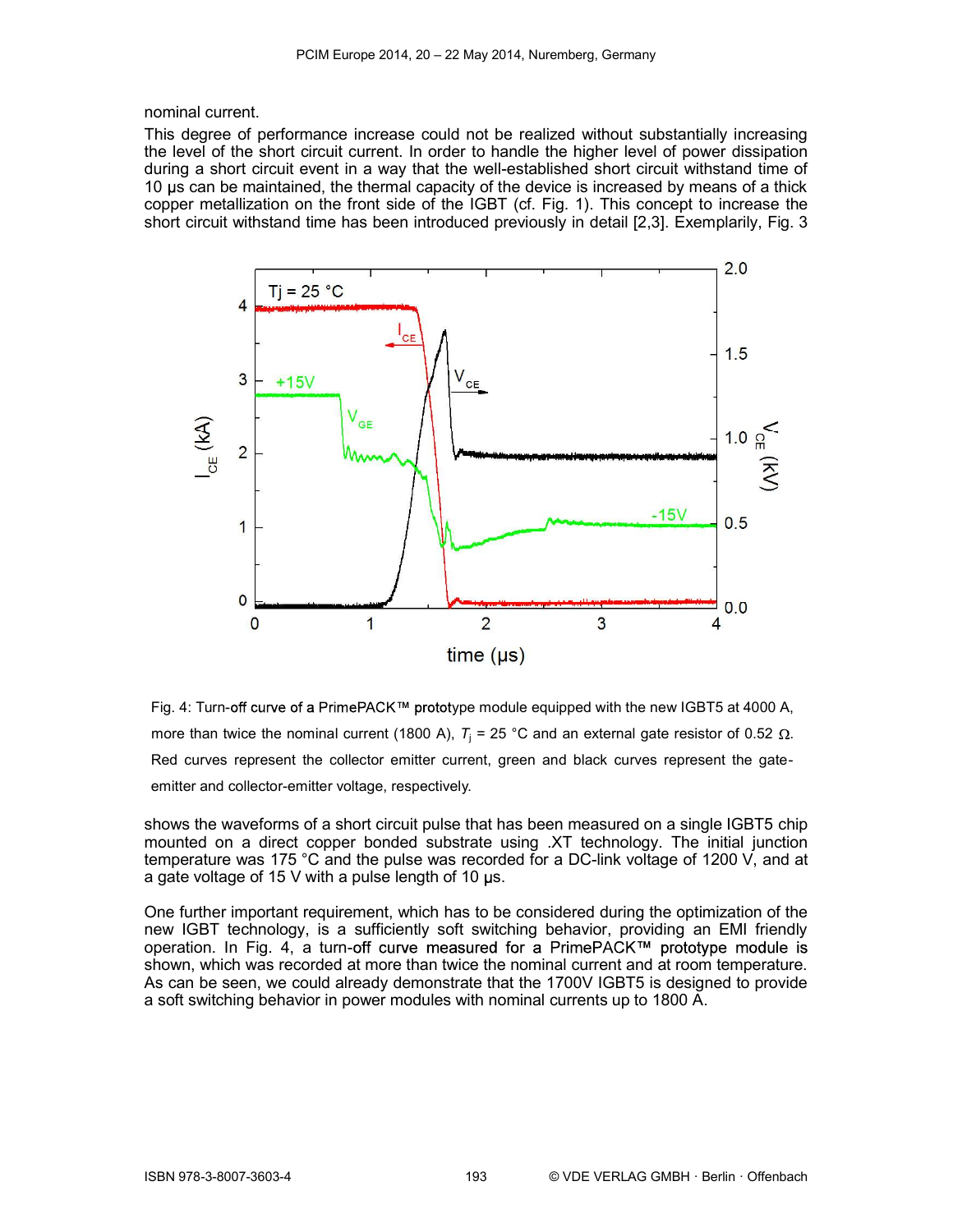#### 1.3. 1700V 5<sup>th</sup> generation emitter controlled diode

The maximum gain for a new power module generation can only be reached, when also the 1700 V power diode is improved and matched to the IGBT5. The optimization path for power diodes is a reduction of the silicon thickness. As schematically shown in Fig. 5, the 1700 V emitter controlled  $5<sup>th</sup>$  generation diode, the silicon thickness has been further reduced compared to the predecessor technology. This is the basis for the strongly reduced stationary and dynamic losses, which are summarized in Tab. 2. Similar to the IGBT, we achieve the same forward voltage ( $V_f$ ) and reverse recovery losses ( $E_{\text{rec}}$ ) per Ampere as the previous diode generation, however, at 30 % higher current on the same PrimePACK™ 3

Fig. 5: Schematic drawing of a cross section through a 1700V  $5<sup>th</sup>$  generation emitter controlled diode in comparison with the previous generation device. The EC5 diode has a reduced device thickness, an optimized field stop and a thick copper front side metallization.



module footprint and at 25 K increased junction temperature.

Despite the relatively large reduction of the diode thickness, the switching softness of the 5th gen. emitter controlled diode is very similar to its predecessor. In Fig. 6, the commutation characteristics of the two diode generations at  $1/20<sup>th</sup>$  of the nominal current are compared. The measurements have been performed at room temperature for a PrimePACK™ prototype module equipped with  $5<sup>th</sup>$  generation emitter controlled diodes. The improvement has been achieved by the optimization of the field stop design of the diode.

In order to avoid a loss of surge current capability in spite of the 25 K increased  $T_{\text{vi,op}}$ , also the next generation diode is equipped with a thick copper metallization on its front side [3], which is illustrated in Fig. 5.

| <b>Diode</b>                          | 3rd gen.<br>@150°C | 5th gen.<br>@150°C | 5th gen.<br>@175°C |
|---------------------------------------|--------------------|--------------------|--------------------|
| <b>Current / PP3</b><br>footprint (%) | 100%               | 130%               | 130%               |
| Tj,op,max (°C)                        | 150                | 175                | 175                |
| Vf(V)                                 | 18                 | 18                 | 18                 |
| Erec/A $(%)$                          | 100%               | 90%                | 100%               |

Tab. 2: Comparison of the electrical losses of the  $5<sup>th</sup>$  generation 1700V emitter controlled diode with its predecessor technology on the same module footprint (PrimePACK™ 3).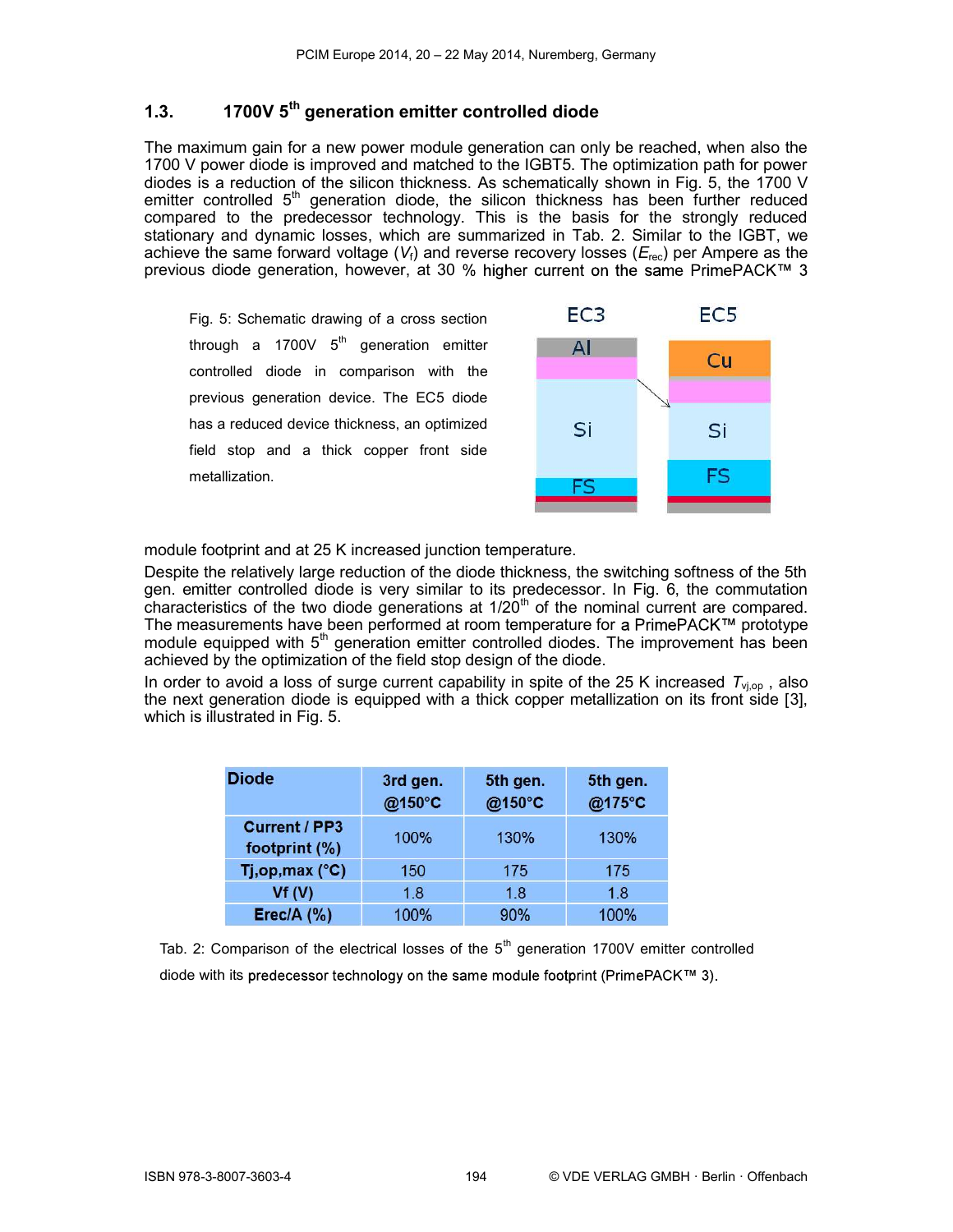

Fig. 6: Comparison of the turn-off of the  $5<sup>th</sup>$  gen. emitter controlled diode (a) and the  $3<sup>rd</sup>$  gen. emitter controlled diode (b) in a PrimePACK<sup>™</sup> prototype module measured at  $1/20<sup>th</sup>$  of the nominal current and  $T_{\text{vj}}$  = 25°C. Red curves represent the diode current, black curves the diode voltage. Voltage and current are displayed at the same scale for (a) and (b).

## 2. Module performance

#### 2.1. Inverter output current calculation

Based on the data concerning the electrical performance of the new 1700V IGBT and diode generation discussed so far, we can now estimate the expected increase of the maximum inverter output current for the same module footprint. To this end, the IPOSIM simulation tool from Infineon Technologies AG has been used [4]. For our calculations, we have assumed the same silicon placement in a module with PrimePACK $\mathbb{M}$  3 footprint. We address two cases of application. First, we have simulated the maximum inverter output current for an application in a central solar inverter, where the IGBT is the limiting device. Second, we have considered an application in a generator side wind power inverter.

#### 2.2. Solar inverter application

For the solar inverter application, we have assumed a forced air heat sink with an  $R_{\text{th}}$  heat sink-to-ambient ( $R_{\text{th-h-a}}$ ) of 0.07 K/W per module arm and an ambient temperature of 50°C. The DC-link voltage was 900 V, the output frequency was 50 Hz, and the modulation factor was 0.65. The simulation was performed for a  $cos \varphi = 0.90$ . In Fig. 7, the achievable inverter output current at these operation conditions is plotted vs. the switching frequency. For both, IGBT5 and IGBT4, the curves represent the current calculated for the maximum  $T_{\text{v}_i,\text{op}}$  of 175 °C and 150 °C, respectively.

The black curve shows the results for the IGBT4 in the PrimePACK™ 3 module FF1400R17IP4. The red curve shows the respective curve for the IGBT5. For a typical switching frequency in the range between 1.5 kHz and 2 kHz, the maximum inverter output current can be increased by approximately 33% to 37% for the specific switching conditions under evaluation.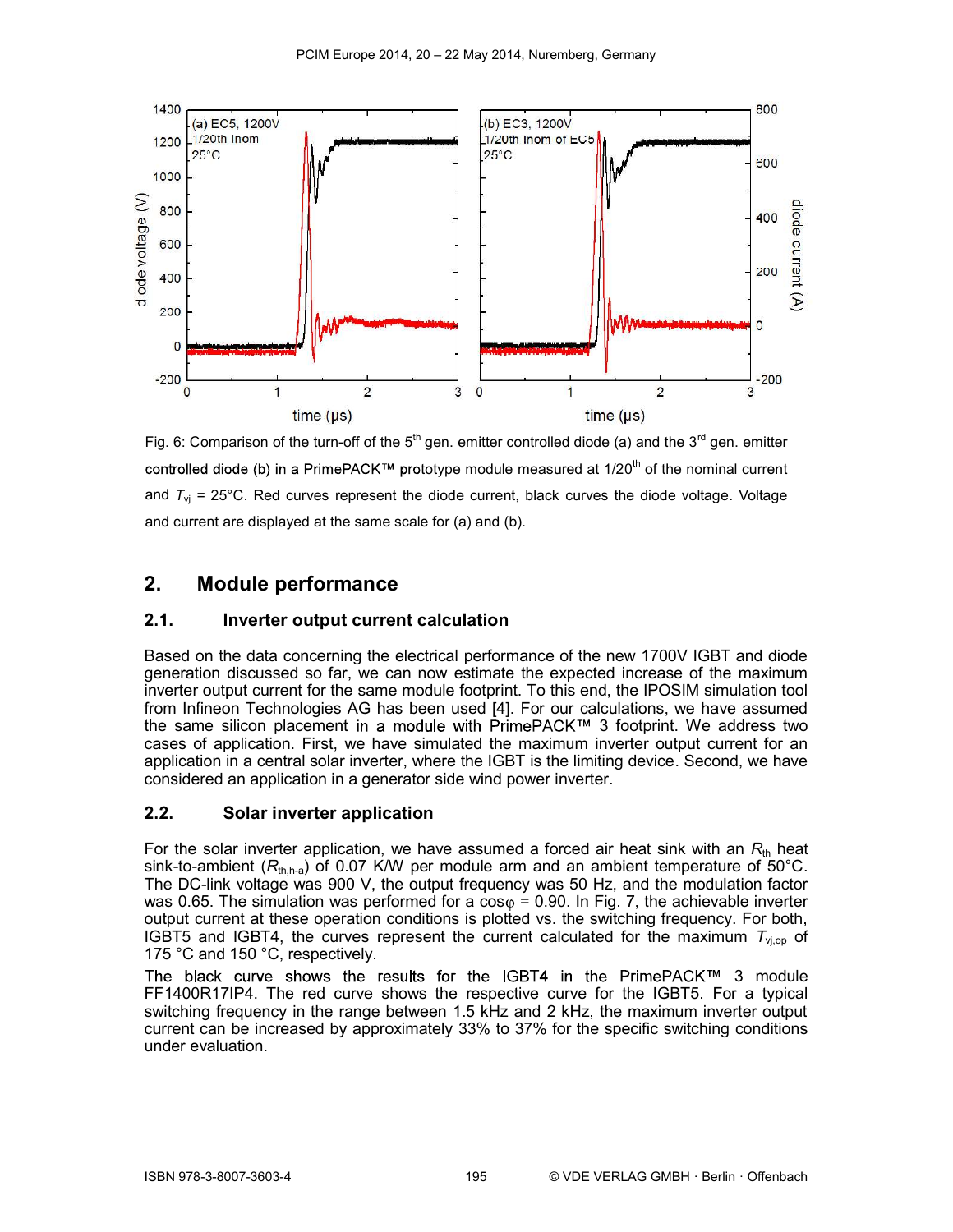

switching frequency fs [Hz]

Fig. 7: Comparison of the achievable output current for two modules with PrimePACK3™ footprint equipped with IGBT4 and IGBT5 assuming same silicon placement. The simulation has been performed for a forced air heat sink with an  $R_{th,h-a}$  of 0.07 K/W per module arm and an ambient temperature of 50 °C. The DC-link voltage was 900 V, the output frequency was 50 Hz, the modulation factor was 0.65 and  $cos \varphi = 0.90$ . The curves represent the current calculated for the IGBT5 (red solid line) at  $T_{\text{vj,op}}$  = 175 °C and IGBT4 (black solid line) at  $T_{\text{vj,op}}$  = 150 °C.

#### 2.3. Wind power application (generator side)

For the wind power application, we have considered a water cooled system with an  $R_{\text{th, h-a}}$  of 0.015 K/W per module arm and an ambient temperature of 50 °C. Further, we have assumed a DC-link voltage of 1080 V, a base frequency of 15 Hz, a modulation factor of 1.00 and a  $cos\varphi = -0.82$ . In Fig. 8, the results of the calculations are shown. The achievable inverter output current is plotted vs. the switching frequency. The black and red curves show the current calculated for the 5<sup>th</sup> generation devices at  $T_{\text{vi,op}}$  = 175 °C and the 4<sup>th</sup> generation devices at  $T_{\text{v}_1,\text{op}}$  = 150 °C, respectively. Under the conditions considered here, the diode is the limiting device.

For an assumed switching frequency of 2 kHz, the maximum inverter output current can be increased by approximately 30% by the use of the new technology. The blue curve represents the maximum output current calculated for the 5<sup>th</sup> gen. module where  $T_{\text{vi,op}}$  has been limited to 150 °C. Under these conditions, where the full potential of the .XT based lifetime improvement is realized [1], in particular with respect to power cycling, being essential for low frequency application considered here, the maximum achievable output current is still increased by approximately 10%.